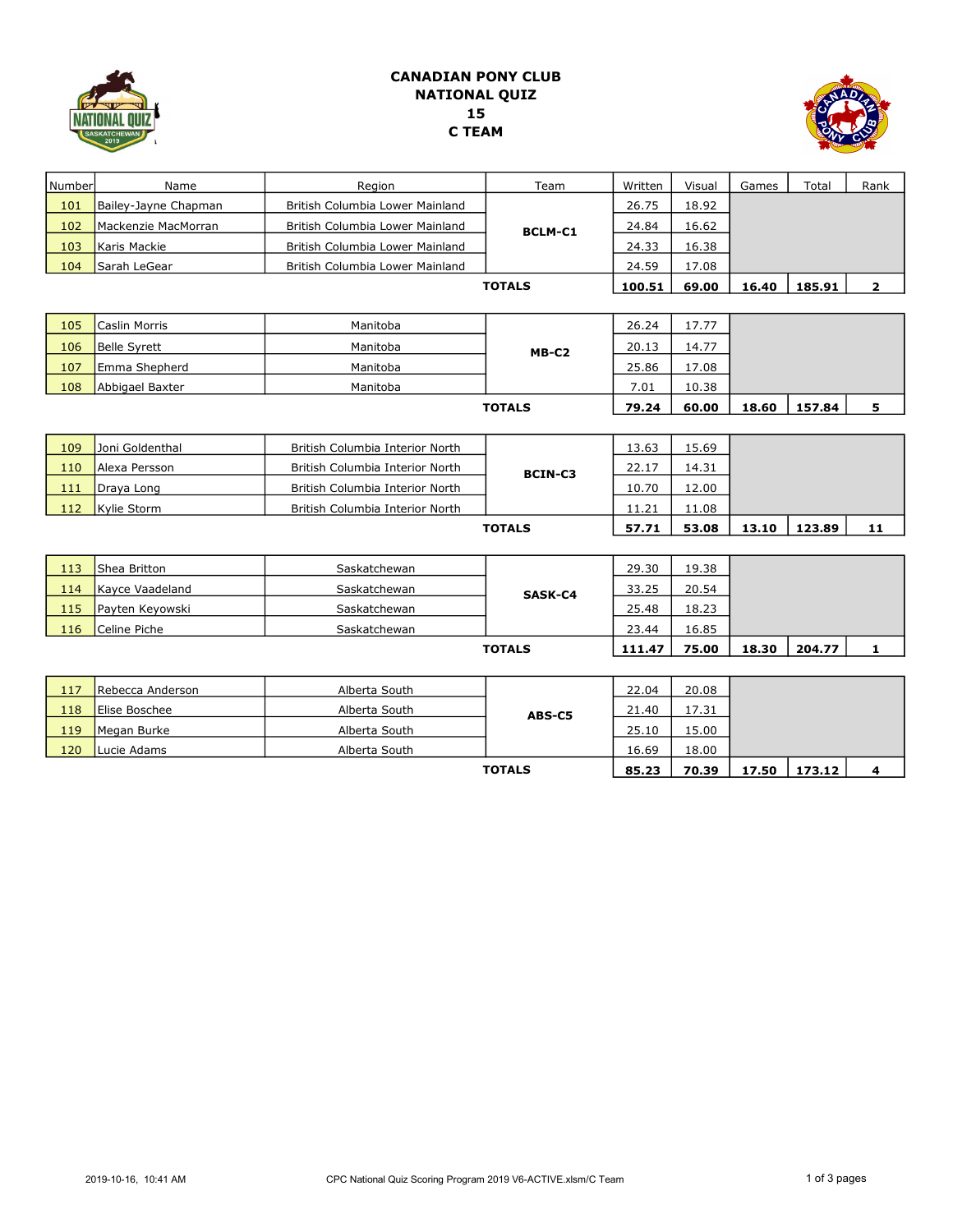

## CANADIAN PONY CLUB NATIONAL QUIZ 15 C TEAM



| 121 | Eline Ursem                | Alberta South   |                | 17.83 | 13.85 |       |        |    |
|-----|----------------------------|-----------------|----------------|-------|-------|-------|--------|----|
| 122 | Peter Ursem                | Alberta South   | ABS-C6         | 15.80 | 15.46 |       |        |    |
| 123 | Sofia Giacomin             | Alberta South   |                | 22.68 | 16.15 |       |        |    |
| 124 | <b>Rhylan Thomas</b>       | Alberta South   |                | 15.54 | 15.00 |       |        |    |
|     |                            |                 | <b>TOTALS</b>  | 71.85 | 60.46 | 13.70 | 146.01 | 8  |
|     |                            |                 |                |       |       |       |        |    |
| 125 | Anika Davis                | Alberta North   | ANR-C7         | 22.04 | 16.38 |       |        |    |
| 126 | Kylee Hamilton             | Alberta North   |                | 12.23 | 15.92 |       |        |    |
| 127 | <b>Brody Muller</b>        | Alberta North   |                | 11.46 | 12.23 |       |        |    |
| 128 | Mckenzie Saker             | Alberta North   |                | 17.71 | 14.31 |       |        |    |
|     |                            |                 | <b>TOTALS</b>  | 63.44 | 58.84 | 14.70 | 136.98 | 10 |
|     |                            |                 |                |       |       |       |        |    |
| 129 | Annika Angelstad Van Elmpt | Alberta Central |                | 16.94 | 14.08 |       |        |    |
| 130 | <b>Pyper Snow</b>          | Alberta Central | ABC-C8         | 10.83 | 14.77 |       |        |    |
| 131 | Caprice Snow               | Alberta Central |                | 12.74 | 12.46 |       |        |    |
| 132 | Atlee Graham               | Alberta Central |                | 6.37  | 8.08  |       |        |    |
|     |                            |                 | <b>TOTALS</b>  | 46.88 | 49.39 | 12.00 | 108.27 | 13 |
|     |                            |                 |                |       |       |       |        |    |
| 133 | Anne Marie Miller          | Central Ontario |                | 14.27 | 13.85 |       |        |    |
| 134 | Emma Mooney                | Central Ontario | COR-C9         | 13.76 | 16.62 |       |        |    |
| 135 | Eliza Goslin               | Central Ontario |                | 9.55  | 13.15 |       |        |    |
| 136 | Lauren Bolton              | Central Ontario |                | 11.08 | 13.15 |       |        |    |
|     |                            |                 | <b>TOTALS</b>  | 48.66 | 56.77 | 12.40 | 117.83 | 12 |
|     |                            |                 |                |       |       |       |        |    |
| 137 | Joan Connolly              | Western Ontario |                | 14.90 | 14.08 |       |        |    |
| 138 | Clair McClelland           | Western Ontario | <b>WOR-C10</b> | 19.36 | 14.54 |       |        |    |
| 139 | Riley Denoon               | Western Ontario |                | 16.69 | 16.15 |       |        |    |
| 140 | Niah LaCroix               | Western Ontario |                | 16.82 | 17.31 |       |        |    |
|     |                            |                 | <b>TOTALS</b>  | 67.77 | 62.08 | 12.90 | 142.75 | 9  |
|     |                            |                 |                |       |       |       |        |    |
|     |                            |                 |                |       |       |       |        |    |
| 141 | Kate Stewart-Good          | Nova Scotia     |                | 17.83 | 14.31 |       |        |    |
| 142 | Enna Anderson-Mills        | Nova Scotia     | <b>NS-C11</b>  | 15.92 | 10.85 |       |        |    |

TOTALS

144 Makayla Gerroir Nova Scotia 22.68 16.62

76.43 57.70 17.10 151.23 7